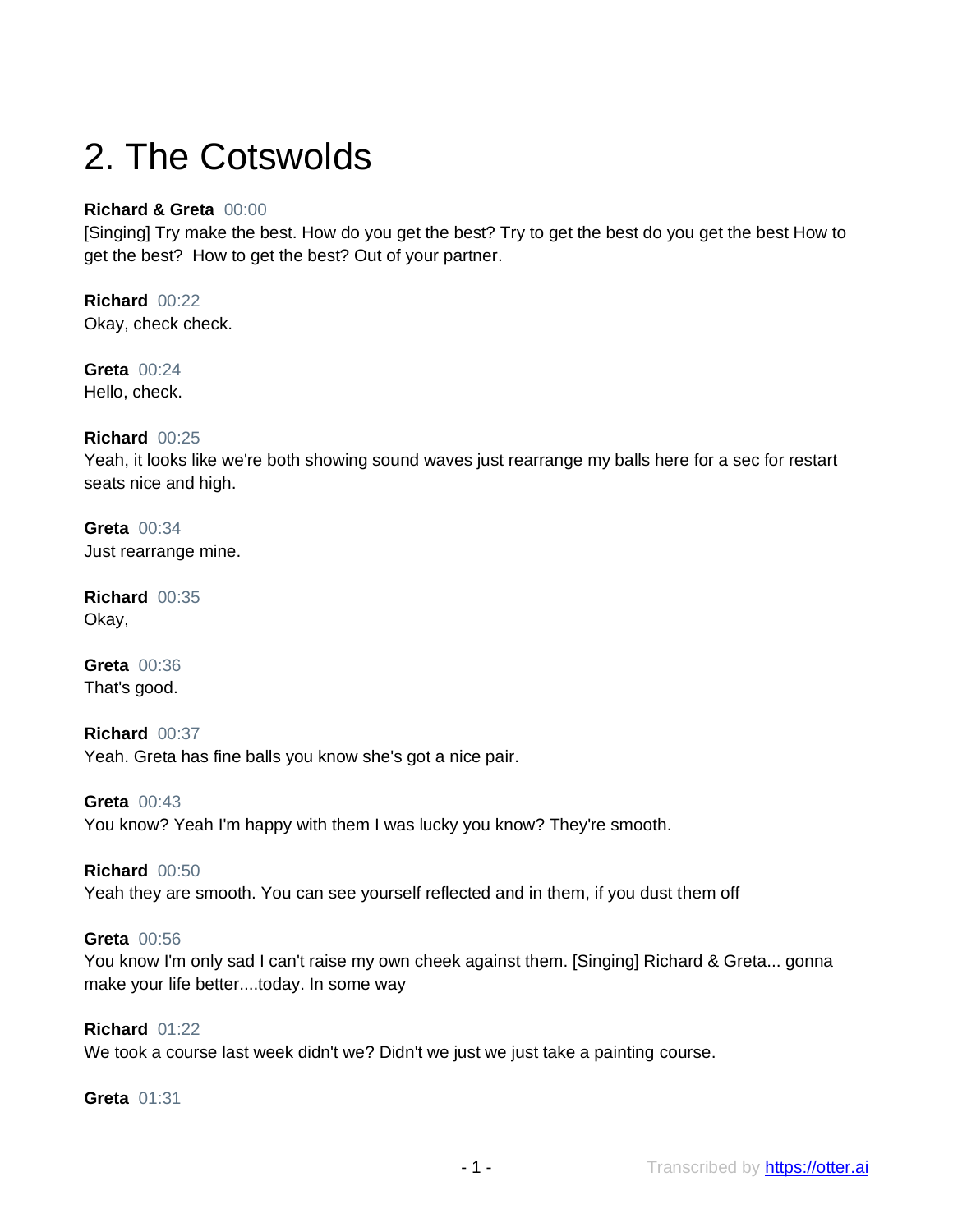So it was textural portraiture wasn't, Richard?

# **Richard** 01:33

Yes, textural portraiture. You know, and I cannot get enough it is a wild ride to say 'textural portraiture'. If you're at home, you know or you're in your car wherever you are in the tuuuuuube. You know, I suggest taking that for a little spin. Textural portraiture, textural portraiture.

# **Greta** 01:59

Portrichard,

# **Richard** 02:00

Oh Greta, you've made my day. Textural Portrichard, which is what I did, because it was a self portrait Richard.

**Greta** 02:09 It was your inner self. I think you drew.

# **Richard** 02:12

Yeah. Yeah, because it looked nothing like me on the surface to tell you that.

#### **Greta** 02:16

Yeah, not too much like you will. But if that's how you feel, better that you draw that. We got photographs for the other. Who needs a you know?

#### **Richard** 02:27

Yeah, just take a picture yourself. Say, oh, there's me, you know, but when you're capturing it, and I'm just reiterating what Greta has spilled, capture something else the essence, you'll seek when you're doing textual portraiture.

#### **Greta** 02:43

Yeah, well, we spent a fine time in the Cotswolds for a couple of days. And eeren't we in an Air BnB shed?

# **Richard** 02:51

Yes, we were a little green one.

#### **Greta** 02:54

Yes. At the end of somebody's garden. Yeah. And didn't that somebody come down? You know, knock on our shed in the morning.

#### $03:02$

Didn't she ever?

**Greta** 03:03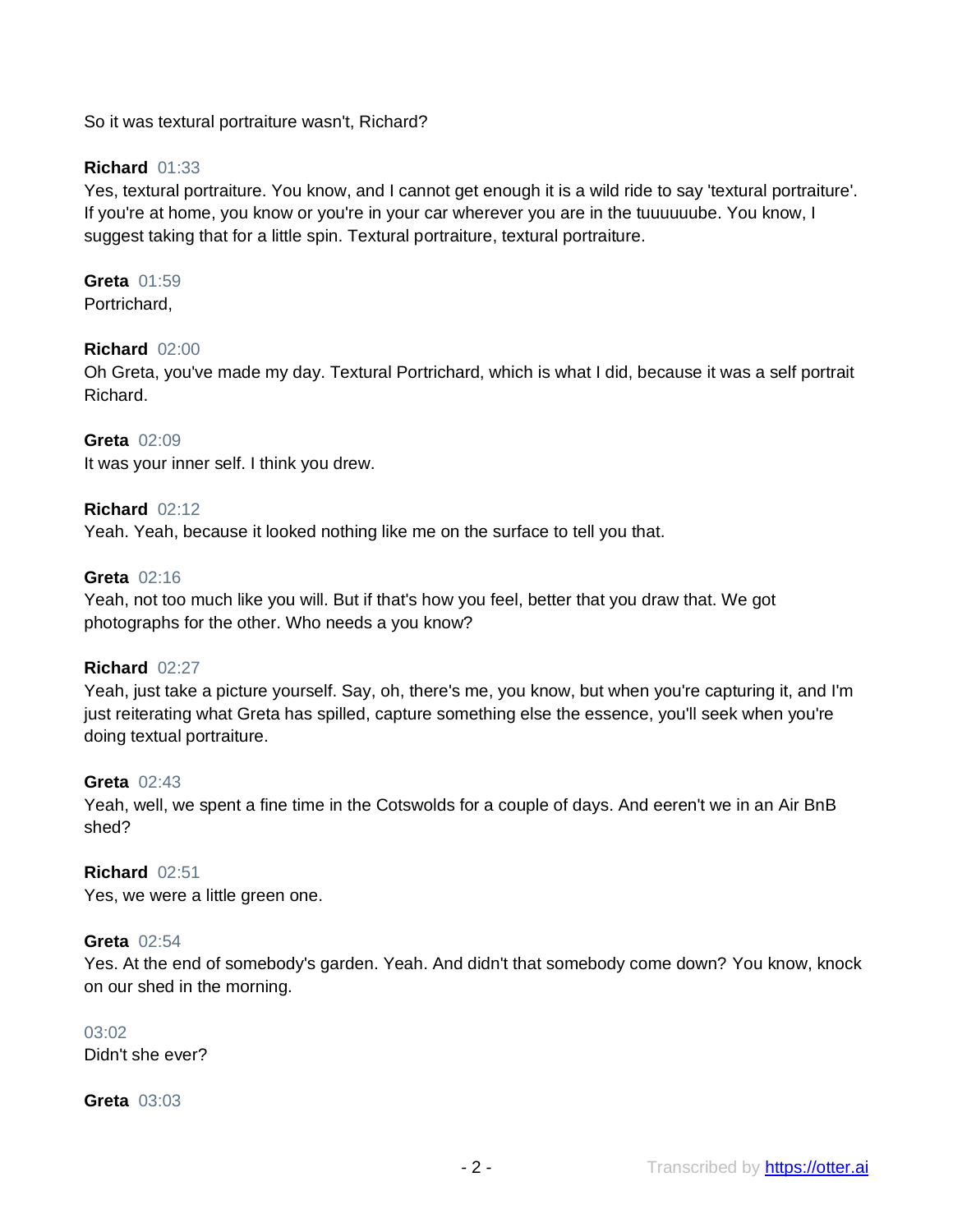You know, I had to close my legs and pull up the duvet

# **Richard** 03:06

didn't I lose my temper just a little bit and say 'God, why are they knocking?'

**Greta** 03:12

And you when you answered and a fine maiden was there.

# **Richard** 03:16

Indeed, before me, some forest Goddess did stand. And didn't she blurt out these words thus...'would you like to join in the morn for a short class in textural portraiture?' Yes. And didn't you, yell from beneath the duvet your enthusiasm for the idea. Yeah I shouted: 'It sounds perfect. We'll be there'. And pretty soon you're sitting around a table with three children, a strange painting teacher, and the Goddess from the day before

#### **Greta** 03:53

A fine textural portraiture class ensued.

#### **Richard** 03:57

Yeah. Didn't he teach how to tape a page to a board, and he was really into it just oooooooh

#### **Greta** 04:07

He was so excited about the presentation because it didn't it belie that he was probably a shitty artist. And also the frame was incredibly helpful to him. Lack of talent was

#### **Richard** 04:18

All about the fraaaaaaame. You know, it was more the frammmmmme than the textural portrait.

**Greta** 04:25 Didn't his example that he held up looks so shitty.

#### **Richard** 04:28

Oh god, did you lose faith when you pulled up that crappy picture of himself?

#### **Greta** 04:32

Are you a teacher at all? I couldn't look at the face. So I went for the feet.

# **Richard** 04:37

Oh, sandaled were they.

# **Greta** 04:39

Oh bare worthy But we got the pictures, didn't we? You know.

#### **Richard** 04:44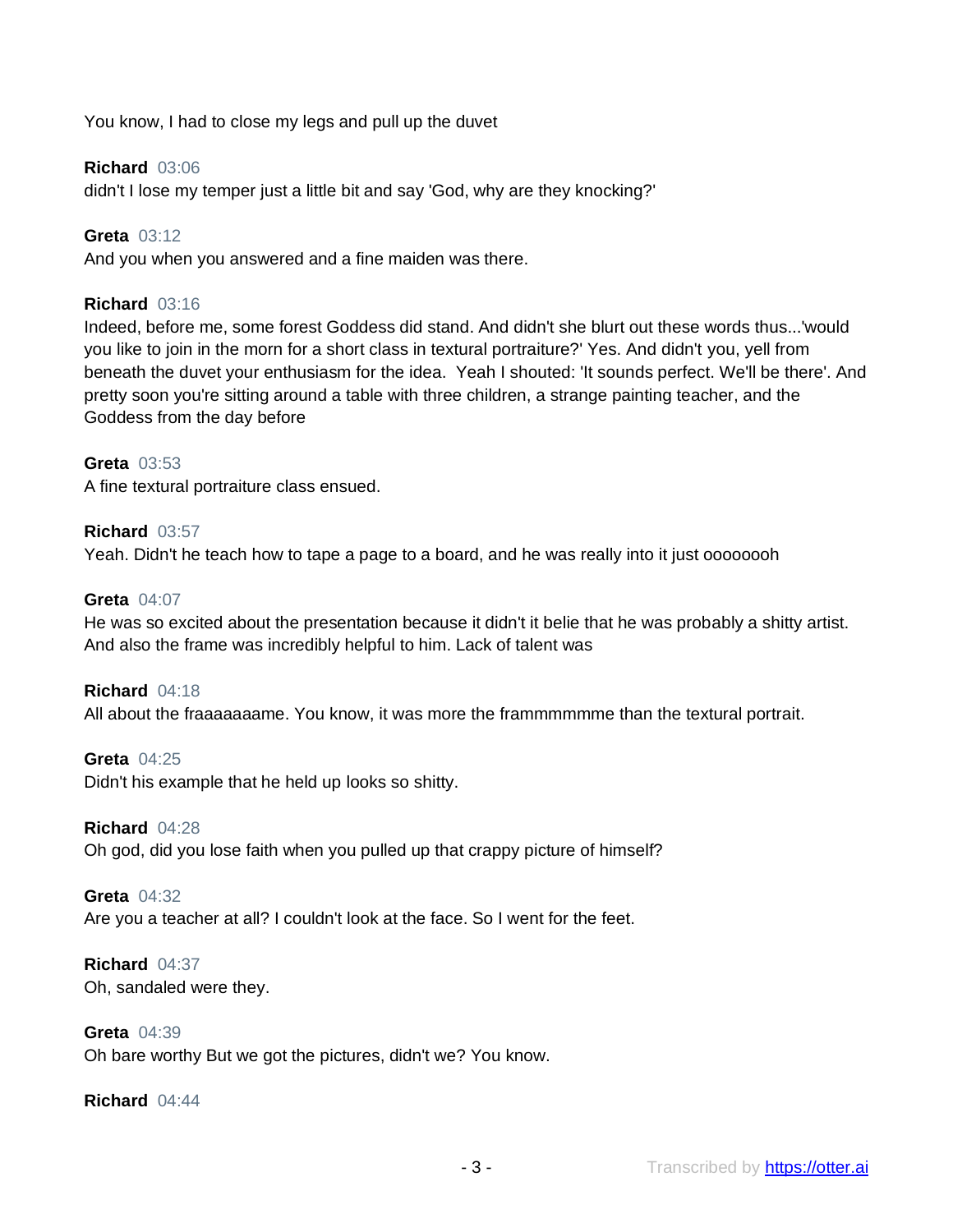We did, you know.

# **Greta** 04:45

So I'm grateful to him and his horrible boney feet. Those toenails so thick and yellow. Oooh, do I feel them on my tongue when I described them? I needn't go there, Richard. Why do I go there? To the cheese beneath? They gotta get out.

#### **Richard** 04:59

Yeah, you've have taken me with you and you've gone down in there and you brought me along. You're my guide into this cave. How do we get the fuck out?

**Greta** 05:07 Let's crawl up this nasty looking leg up the trouser leg.

**Richard** 05:11 Oh god no this isn't the way out. I want your nice balls not these.

**Greta** 05:16 There are they are, Richard.

#### **Richard** 05:17

Oh, no thank you. Look at the monty scrolly. Charcoaled and hair coming out. Oooh Jesus Christ. It looks it took a fucking elephant and took it out of its skin and then piled the skin into a weird wad in the corner.

**Greta** 05:33 Oh, I'm stuck in the folds, but we got to creep up.

**Richard** 05:37 Greta...give me your hand.

**Greta** 05:39 Throw these pubes, we'll get to the navel they will drop out. Oh shit. It's awful in here.

**Richard** 05:44 Too many pubes in my mouth.

**Greta** 05:46 What is this in the navel, all this lint? I gotta get out, Richard.

**Richard** 05:50 It's horrendous What the shit

#### **Greta** 05:53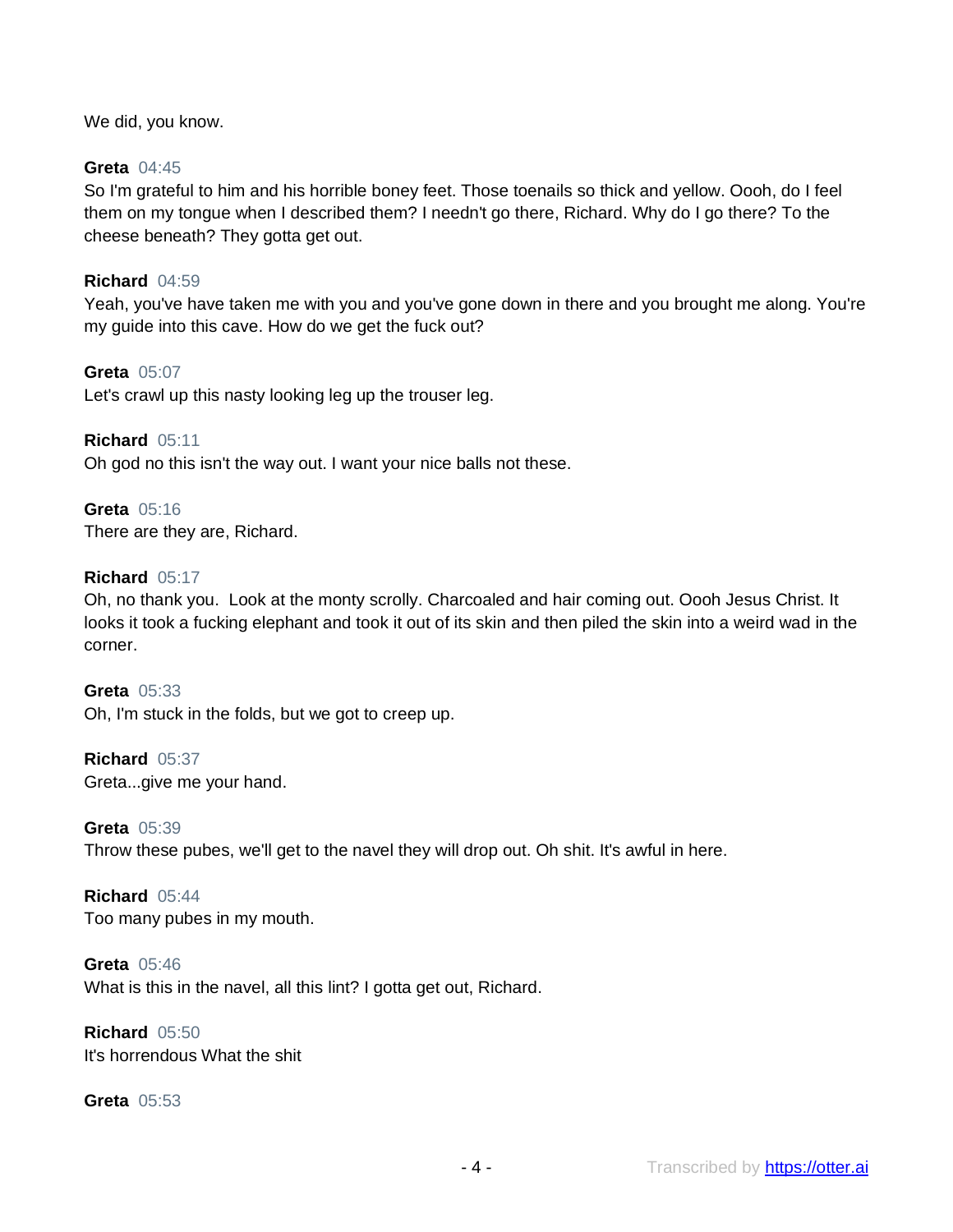I never wanted to experience him in this way.

# **Richard** 05:56

Nooooo in the moles. Ooh the moles. I'm in mole Valley or here just on his right side. God the rolling hills of Mole. Oh, isn't there a sweat stream the mole river... fuck you. Oh it's nasty leading up to a plumping nipple that shouldn't be protruding as much on a man like that. No, and it's the third nipple as well raised on a crutch.

**Greta** 06:20 We got to get out through this t-shirt, jump back onto our own portraits.

**Richard** 06:25 Yes, yes. Oh, that was a close call.

**Greta** 06:29 That was hard

# **Richard** 06:30

A visual sojourn around the body of a depressed painter that's turned to teaching in the Cotswolds. Speaking of balls, while we're at it, you know Cotswolds is a fine name for a hanging ball sack. Why don't yo kick me in the Cotswolds, you freaking weirdo painting teacher.

#### **Greta** 06:53

Can I thank him for that beautiful portrait that you did of yourself which I fully intend to stick on the ceiling above where I lie.

**Richard** 07:03 But Greta....yours, oh didn't you capture the wisdom within?

**Greta** 07:08 Oh, and the wisdom within?

**Richard** 07:10 Yes, yes. Wisdom? No. Was it ever?

# **Greta** 07:14

It was a small face that got smaller, into the very middle of a large face shape and scraggly hair, like a witch with a pinched middle face, almost like you're looking at her through the bottom of a glass from which she's drinking.

# **Richard** 07:29

Well, it's not every day you go to the Cotswolds and it's definitely not every day you go to the Cotswolds and get offered a morning. textural portraiture class.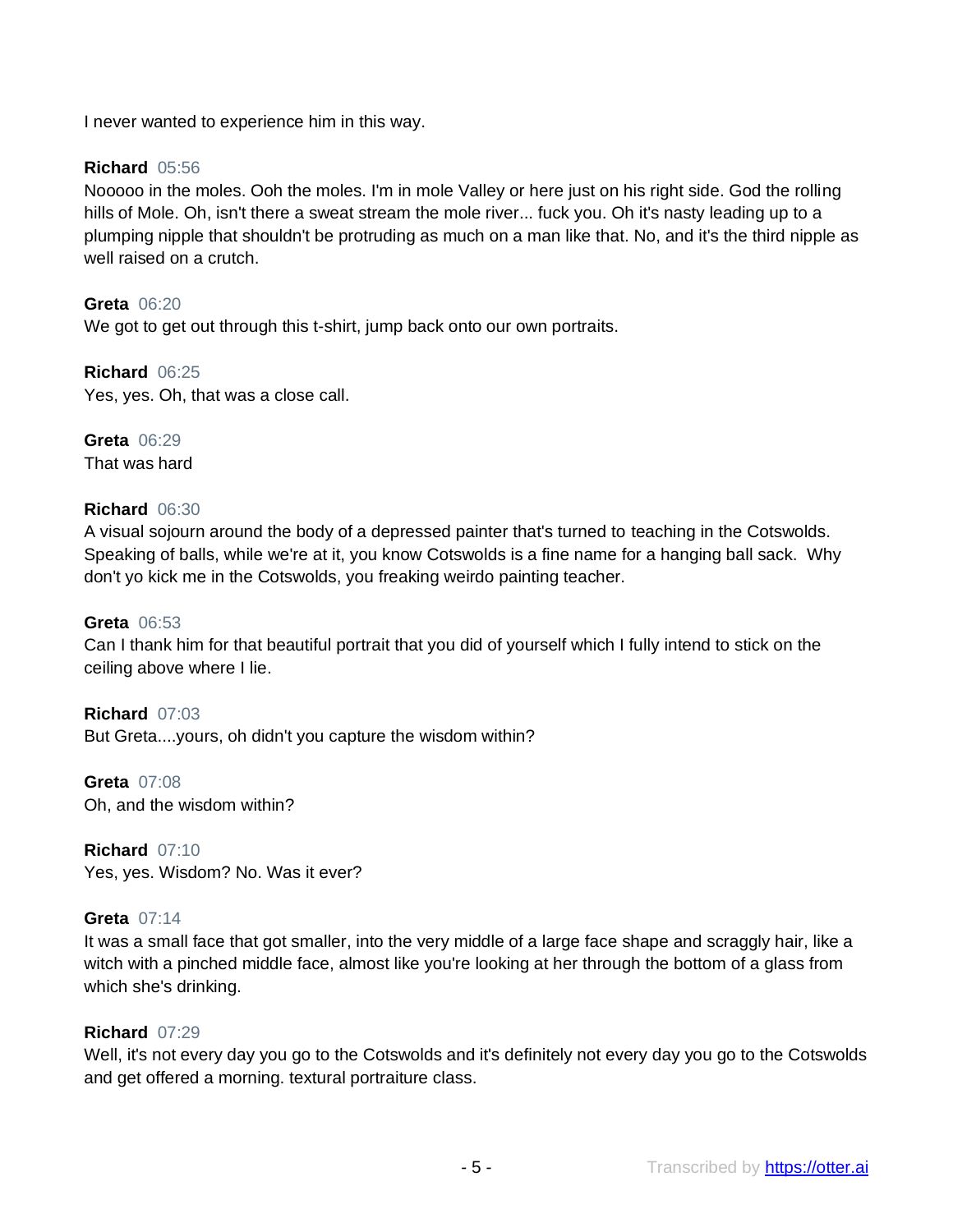**Greta** 07:38 Five stars, you know, five star rating?

**Richard** 07:41 Oh, yeah, five stars for that just for the fucking out of this worldness of that, you know.

**Greta** 07:45 What an experience.

**Richard** 07:47 I love just crashing into an experience like that, that you're not expecting.

**Greta** 07:51 Right? Yeah.

**Richard** 07:52 So should we get into it?

**Greta** 07:54 Yeah, let's get into it. How to get the most out of your partner

**Richard** 07:57

How to get the most out of your partner. This is a podcast where Greta and I explore each other and challenge one another and dig deep and try to figure out how to get the most out of each other.

**Richard & Greta** 08:11 [Singing] How to get the best....How to get the best...out of your partner.

**Greta** 08:20 So, welcome this week, you know.

**Richard** 08:23 Welcome this week,

**Greta** 08:25 I mean, Richard hasn't mentioned it yet, but it is my birthday. A special occasion.

**Richard** 08:34 It's Greta's birthday.

**Greta** 08:36 Thank you, Richard.

**Richard** 08:37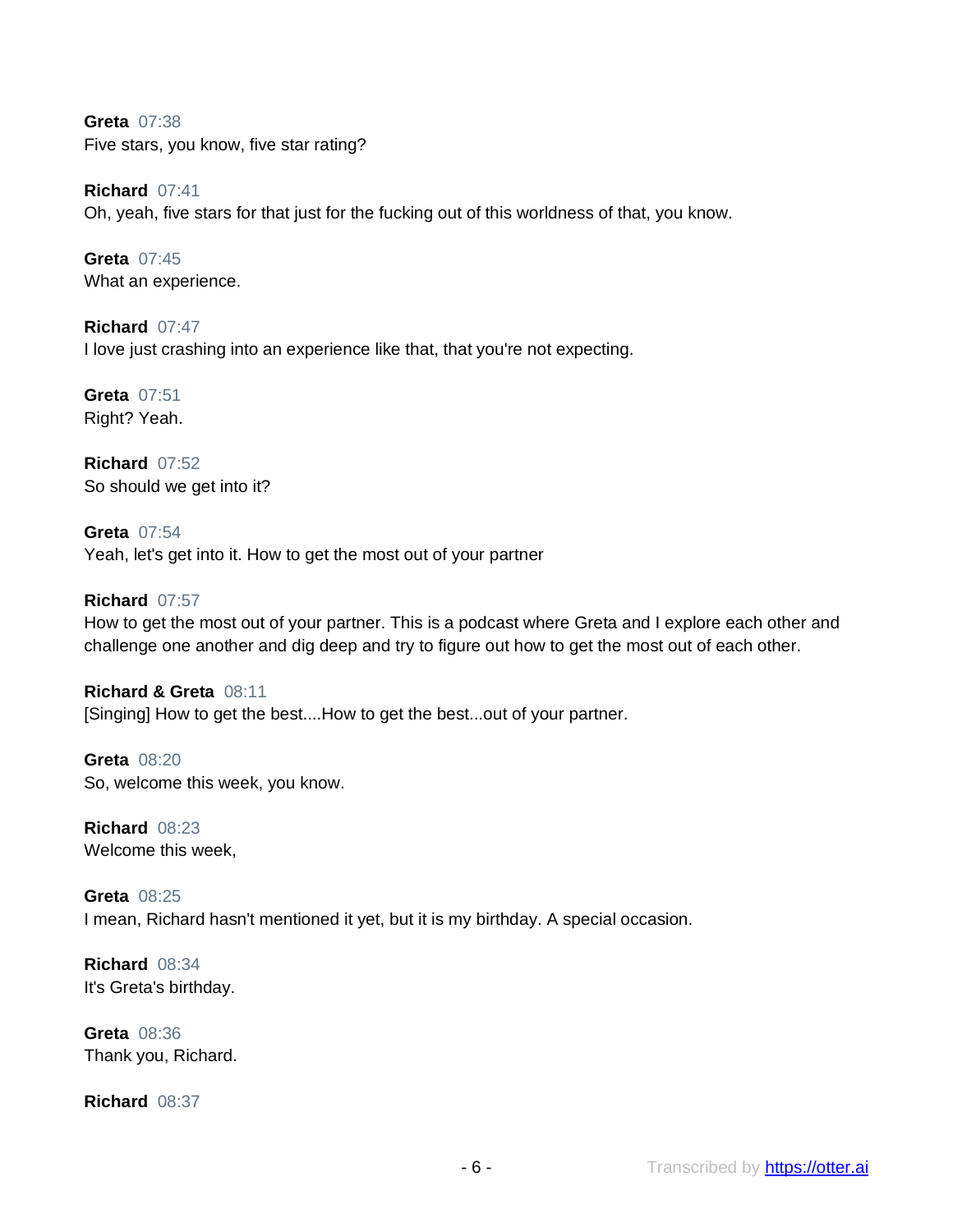And I hadn't forgotten. You know, in fact, I have set up our recording studio with candles to make it a you know, and I know I often do that, but there's a certain sanctity, I was going for today to appreciate all that first day where Greta took her first... gasping breath all the wee babe. And now she's grown into a fine woman.

# **Greta** 09:02

Mia, thank you for the fact that today is a special day. And so an attempt was made to make the day special. And yet because you make every day so special, there was nothing left to do. Every day. I could have been born, you know, the way we live?

# **Richard** 09:22

Yeah, it's not coming around once a year. You know if your relationship that's how to get the most out of your partner, if your partner's nice to you once a year, you know, find a new partner.

# **Greta** 09:31

Do you want to introduce a section?

# **Richard** 09:35

Sure. Let's throw it over to you guys, listeners, because we've been bantering a lot. Let's do a few listener questions and we do appreciate that you've been writing in and we're very happy to answer your questions. I've taken a few of them myself to ask Greta and I know she's got a few questions to ask.

#### **Greta** 09:52

Got a couple here from you guys.

# **Richard & Greta** 09:54

[Singing] Richard & Greta...gonna make your life...today...

# **Guitar strumming** 09:58

# **Richard** 10:27

Would you like to ask the first one or shall I? Maybe I should. The question, what is an item that makes you nostalgic?

# **Greta** 10:36

I'm just gonna go with the first thing that came into my head. It's not an item I've seen in a while, but were I to see a shoehorn. I might become nostalgic for my grandfather, who I don't know how he, was so inept at getting a shoe on that this was a requirement. He had to create a slide for the heel along maybe shaped from bone like a yellowy bone kind of marbled. And there was a long marbley almost translucent bone and his nylon sock would get a good run up you know, like a slight at a waterpark and it would start up high and then woof, the shoe was on.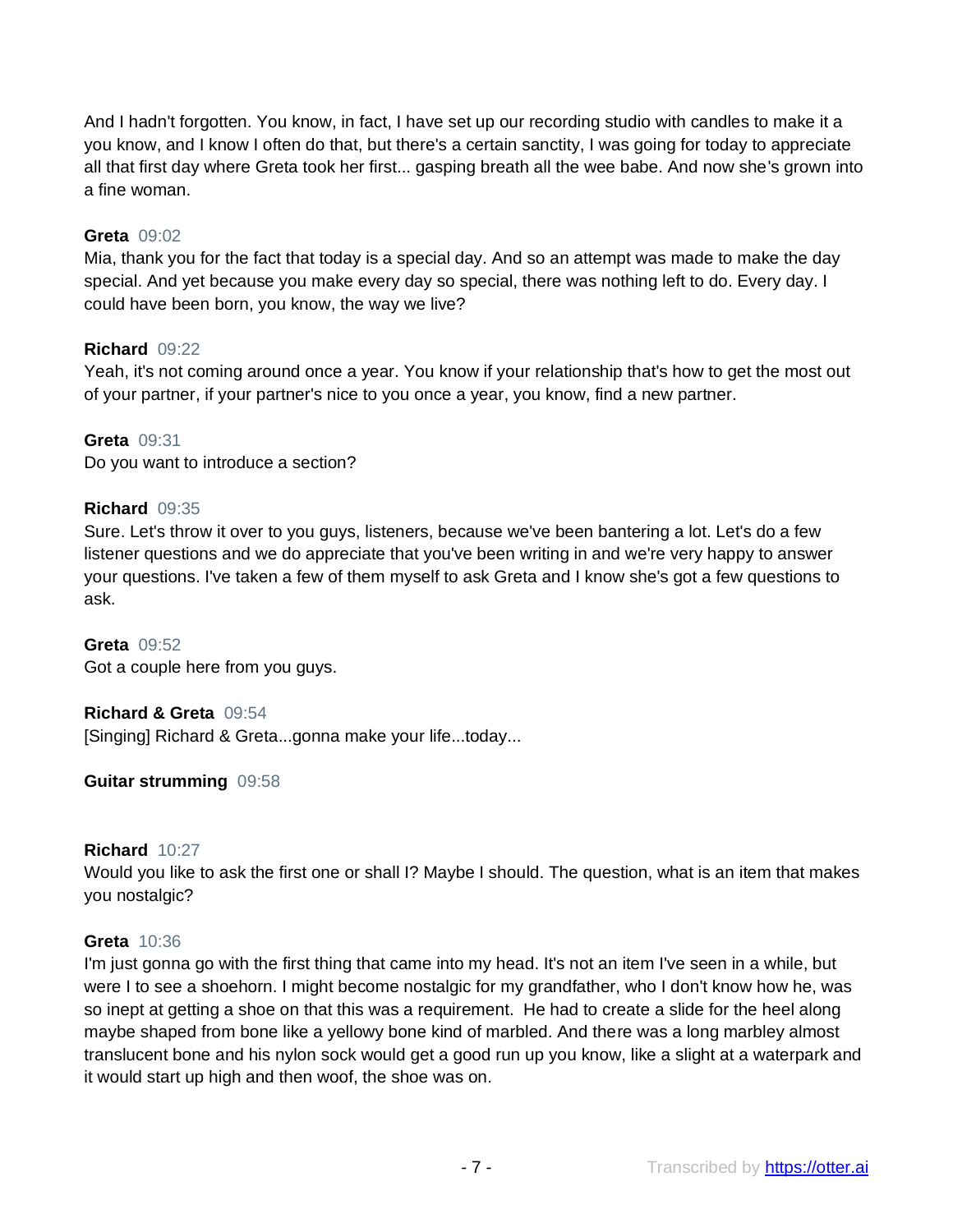# **Richard** 11:25

What a fine birthday gift that would have been for you, Greta. Oh, on your birthday. Had you had you unwrapped a shoehorn. Wouldn't that have filled you with the warmest delight? You know? Oh, yes.

# **Greta** 11:36

Soft boil me an egg so that I may use the shoehorn to dip into that white and yellow and feed it myself.

# **Richard** 11:44

Oh, God. Am I horny? Holy shit. Uh, you know, you never know what's going to really get you where you want it. But wow you found the sweet spot, I didn't know was there. Dip in a shoehorn into a soft boiled egg yolk? God, my dicks a diamond right now I'm cutting glass. Holy Christ.

# **Greta** 12:05

Then do you have an object? Nostalgic object?

# **Richard** 12:08

Oh, good question. What I'm gonna go with here is a landline phone. You know, and not a cordless landline. But what I'm talking about is that curly cord, you know, and you'd be in the hall and you'd be talking on that phone and you have that curly cord of the phone. Mine was beige, shiny beige, it was and you know, you, you loop it around your finger, your index finger causing the tip to go red. And as you're talking to some friend, you know, and we're talking about the 80s and 90s. So that friend is, you know, it's a special thing that they called maybe the phone rang, and maybe your mother had to yell out, 'hey, Richard, the phones for you', and you had to go get it and you had to tell your family to 'fuck off' because you were trying to take the call and you didn't know where and you wanted a long enough cord to get into the next room, and you talk to him for a while and you'd smell the sweet breath of the last family member that use the phone and it would gross you out but it was also kind of a home smell and cosy thing and that the phones used to have a sound effect. They still have a sound effect. Oh, this is what it sounds like when you're on the phone, they shorten movies and shit. Phones don't sound like that anymore. You know when you get on the phone and that you don't have the other person go [phone garbled noise]. You know, those are nice. They were big. You can lean your face into it. Just let it cradle your cheek like Greta's fucking balls.

# **Greta** 13:31

Tell ya, I do remember making prank calls? That was fun back then. Because you do the area code. And then you knew we had six numbers that could be anything. And you type them in you get someone you go, 'Oh hi, this is James there?' And they'd like no James here. 'Well, I'm pregnant with his baby'. And then they'd go 'oooh, well it's the wrong number' and I'd go 'what am I going to do?' I would get an attack of guilt because I imagined this old lady that never gets a phone call. She thought her son was ringing and some dumb bitch pretending to be pregnant so I would giggle so that my friends didn't think I had a conscience. I just giggled to get my way out of it and I'd hang up and then they you know think it was cool.

# **Richard** 14:18

Oh, that's so sad and all the peer pressure. Jeez.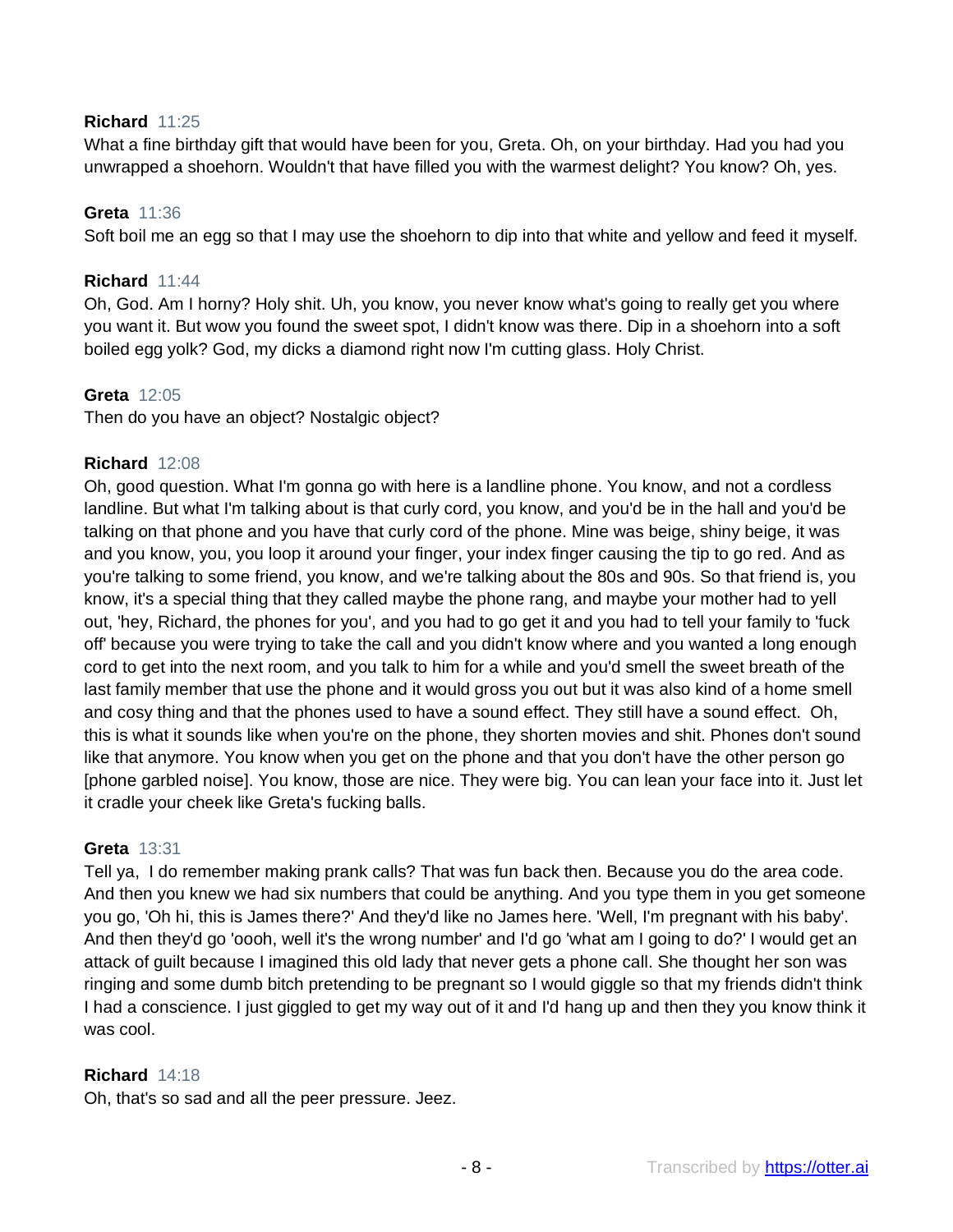# **Greta** 14:23

Well, Ihave a question. Listener question for you, Richard. How do I grow my own mushrooms?

#### **Richard** 14:29

A fine question. How do you grow your own mushrooms? We're not talking about psilocybin and we're not talking about hallucinogenic mushrooms here are we?

**Greta** 14:39 Well, we don't know. It's a simple question.

#### **Richard** 14:42

You take a shit in the dark and you wait. I think I don't know mushrooms are frickin gross. Fine listener question. Okay, so shall we move on to another segment?

**Greta** 14:55 Yes. Product Review.

**Richard** 14:57 Okay, product reviews.

**Greta** 15:00 It's time to review a product, Richard.

**Richard** 15:02 Yeah, you know, okay.

**Guitar strumming** 15:04

#### **Greta** 15:10

I have a product review for you. You could review from a distance the neighbours grill.

#### **Richard** 15:18

All right. Our neighbour has a grill. I haven't seen it up close. But I can tell you this. He's out there grilling on it. You know, it's the kind of thing that the fucker can't stop talking about. It seems to be his only interest. And he talks about it and they throw... grill parties. And dudes come around. He's shirtless, mind you, and he stands around the grill talking to the dudes about his grill. I can't tell you how much it pains me to see some new sucker, get suckered into this guy's bullshit. You know, every week new guy wearing a khaki pair of shorts. And you might have shown up in a fine fucking, you know, high water gene or whatever. Who. Cares? Screw. You. Put on these khaki shorts and come out here and shut your fucking mouth while I tell you how my stupid grill works. Because the only damn thing I got going for me. All they're doing is burning fucking chickens. Get a fucking life. Holy shit. ONE STAR!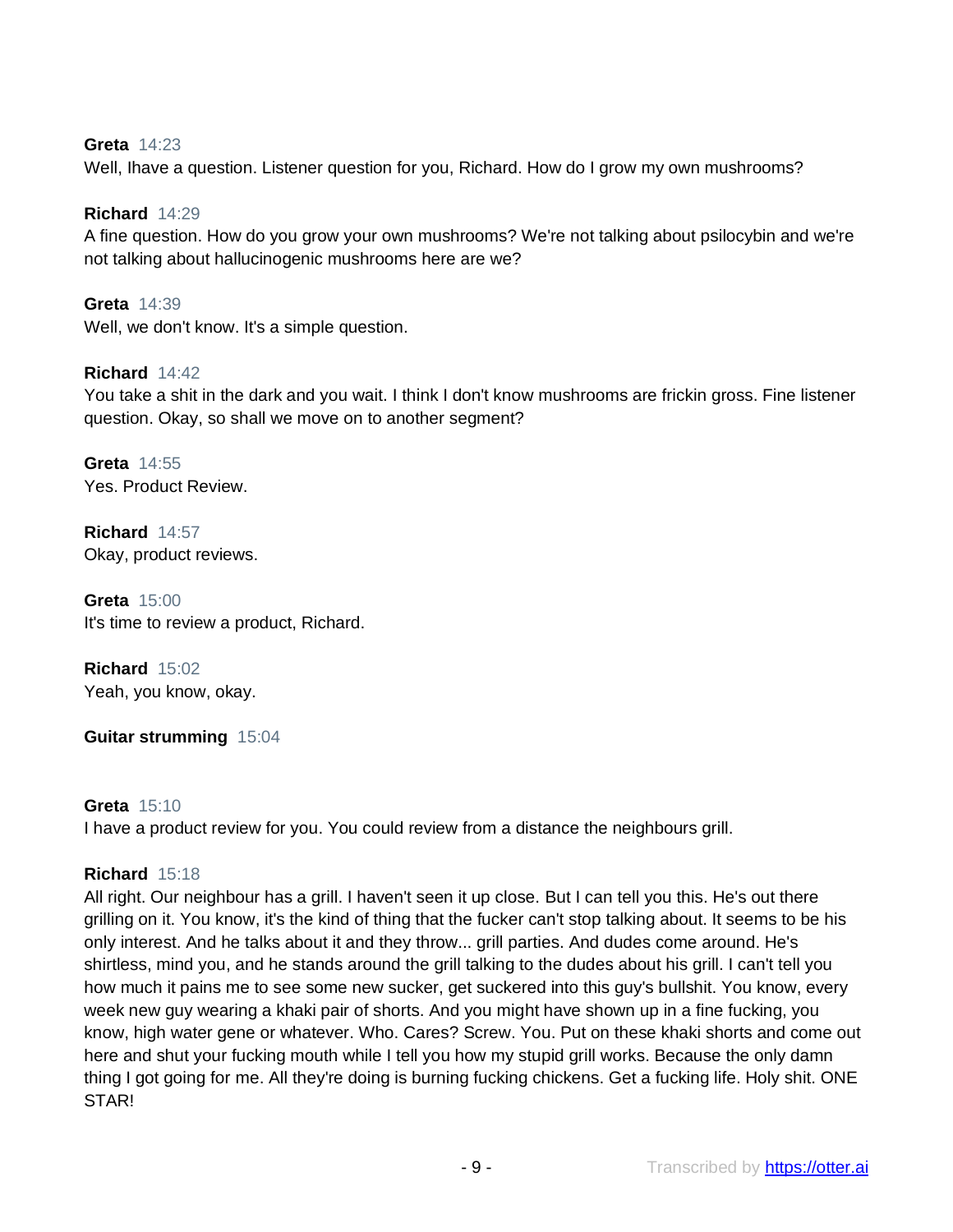#### **Greta** 16:19

I think he makes new friends to bring him back to his grill.

# **Richard** 16:22

He needs new customers. He's a fucking serial killer in a way, you know? Find and do it and bring them back and grill bar in them.

**Greta** 16:30 Oh, Richard. Oh. Oh, look what I've done. You know.

**Richard** 16:35 Oh my God.

**Greta** 16:36 Look what I did.

# **Richard** 16:38

I made Greta so tense while I was complaining about the grill that she has pierced both of her nipples with uh

**Greta** 16:44 With my earrings.

**Richard** 16:45 It's a fine pair of earrings. Big hoop earrings.

**Greta** 16:49 They'd have to be True that. Hey, you want to do the new section.

**Guitar strumming** 16:55

# **Richard** 17:00

How to get the most out of your partner.

# **Greta** 17:02

It's time for the surprise segment. Richard. Okay, so it's gonna be a surprise and it's gonna come.

**Richard** 17:09 Okay, right now.

**Greta** 17:10 Okay, you ready for it?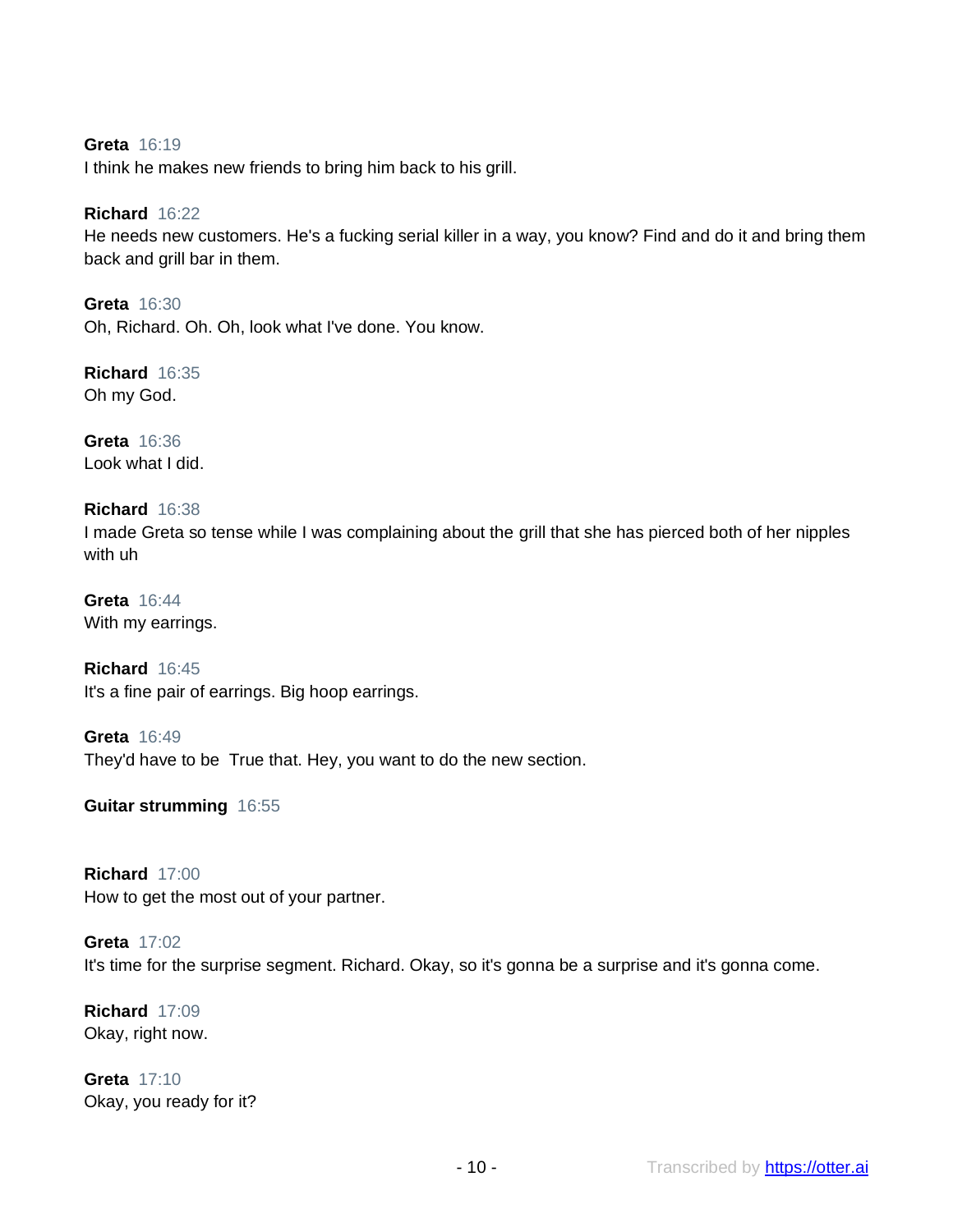# **Richard** 17:11

I think so.

# **Greta** 17:12

Okay, the surprise segment is, I like it a prank a call to random number, say what you will, but it has to be you know, magnanimous a magnanimous prank call. You know, like a like those fucks who hug you on the street when you didn't ask for it.

**Richard** 17:35 This is horrible. Ah, this is like karaoke. But worse.

**Greta** 17:39 Ask yourself the question. Can it be, you know, make the world better.

**Richard** 17:44 I don't know. You know? Yeah,

# **Greta** 17:46

I don't know either. It wasn't the one I wrote on my notepad for you. But you know, I changed it. Yeah, he's got his phone.

**Richard** 17:55 I'm just dialling numbers. Yeah. 0 7... I shouldn't tell you what I'm doing. Oh,

**Greta** 18:00 0 7, my God. You gotta make it nice.

**Phone Network** 18:04 'It has not been possible to connect your call.'

**Richard** 18:08 Fucking...thank Christ for that, you know,

**Greta** 18:10 You know? Oh...exonerated

**Richard** 18:13 Exonerated. Shall I try one more?

**Greta** 18:15 Yeah, you better. [Richard dialing]

**Phone Network** 18:25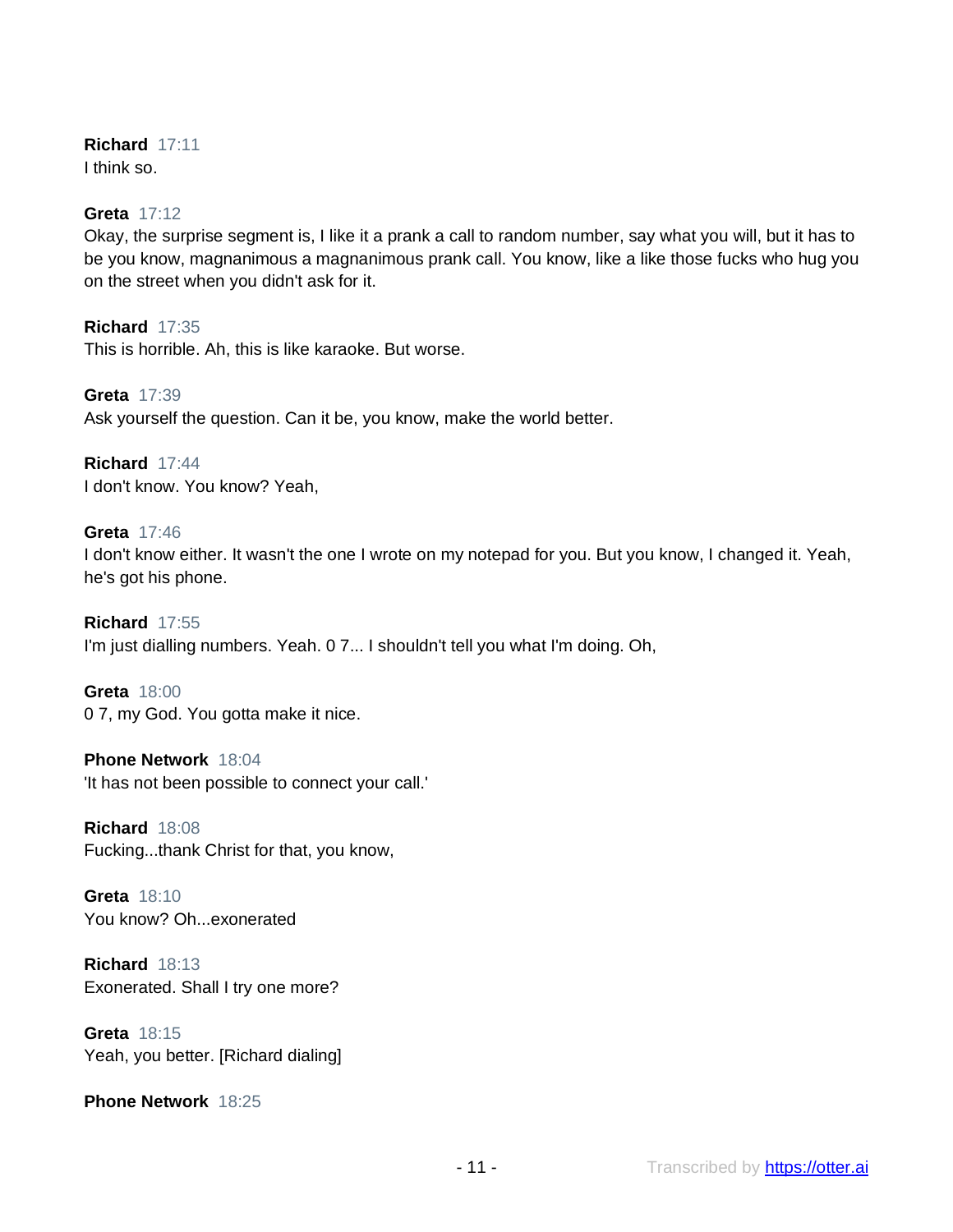'It has not been possible to connect your call'.

# **Richard** 18:30

You know, two strikes? Third time's a charm. Would you like to dial a number just to prove them up? Do you want to leave this?

**Greta** 18:39 I don't even like it.

**Richard** 18:41 I don't either. I hate it.

# **Greta** 18:42

Yeah awful. [Richard dialling] You just say wrong number. You know, just do what you're supposed to do when you get the wrong fucking number. [Voicemail]

# **Richard** 19:02

Okay, I'm sorry that you're getting this message. Don't worry. It's nothing bad. My name is Richard. And I gave a bunch of prank calls when I was a kid, none to you because it was in a different country. But I'm just calling to give a friendly hello, prank call instead, just to say I hope you're having a great day to make up for the prank calls that are made as a kid. So I'll send you a little song and I'm gonna make up right now. And it's called 'Happy birthday To You', even if it's not your birthday...'Happy birthday to you. Even if it's not your birthday', and that's the whole frickin message and yeah, please no offence to you and I'm really sorry I've done this. Have a wonderful day and all the best to you and yours...That was murder. That person has my number now. This is horrendous.

# **Greta** 19:51

Richard you know, I think that's the best you could have made it. I gave you a horrible right.

# **Richard** 19:56

That was awful.

# **Greta** 19:58

You know, I really hope you never give that you know how to get too much out of your partner,

**Richard** 20:04 How to get less

#### **Greta** 20:05

You mustn't ask too much of them. That's the point here.

#### **Richard** 20:09

You know, I was praying. You're praying to me.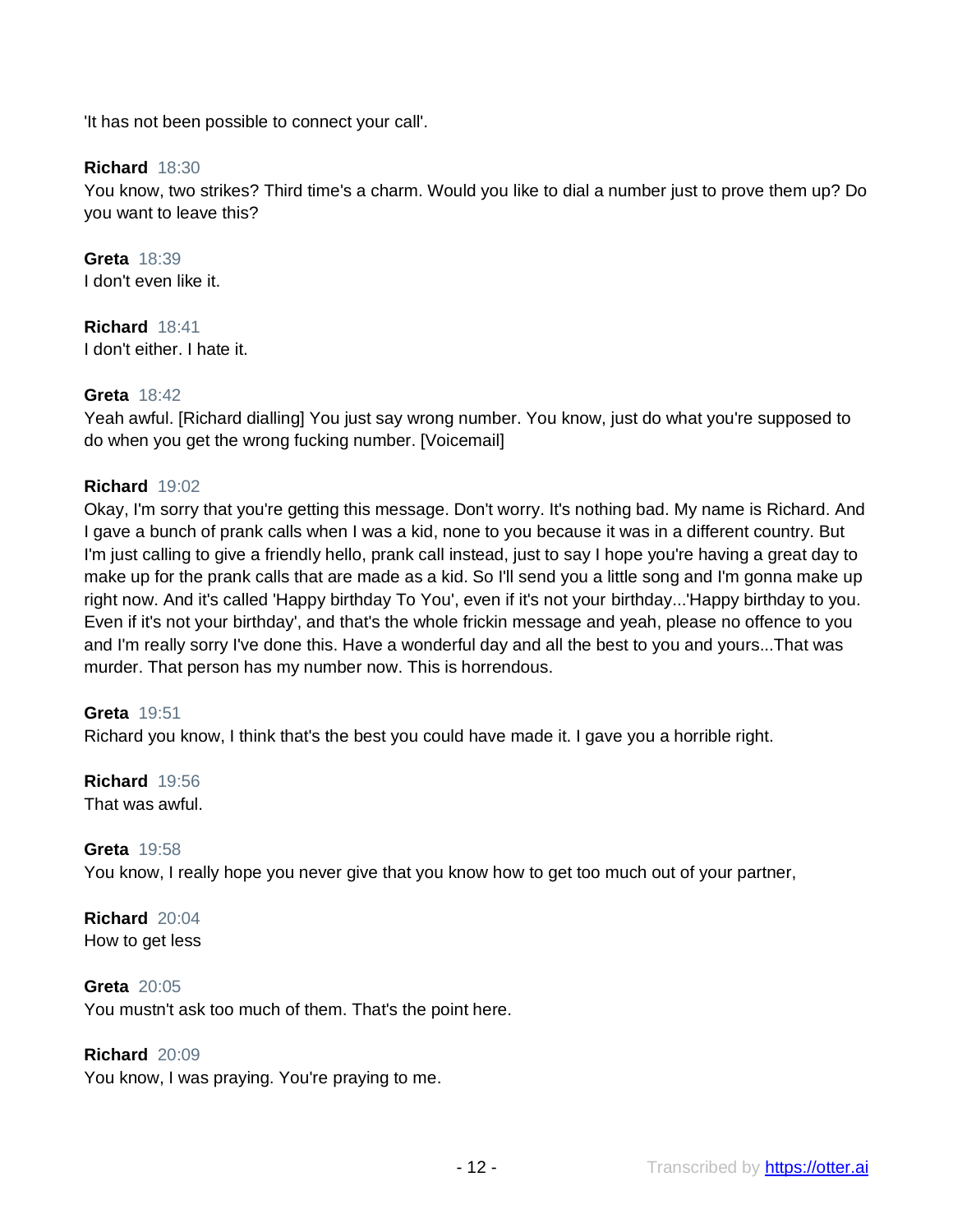**Greta** 20:12 I'm so sorry.

**Richard** 20:16 Oh Jesus.

**Greta** 20:17 But I think you did a beautiful job.

#### **Richard** 20:21

You know? I hope you're not having a bad time today. Oh, God, it'd be really weird though. If I just called somebody and their friend Richard just died. That's worst case.

**Greta** 20:34

Yeah. If it was actually their birthday. Yeah, it's their birthday. Richard just died.

#### **Richard** 20:41

And Richard died on it. Look, covering our bases. That's how my mind works to it always goes to the worst case.

#### **Greta** 20:50

You can only think it was great.

#### **Richard** 20:53

I would like to give you a surprise segment now Greta. We were talking about landline phones earlier. And what did landline phones have that modern phones do not...dial tones. You know? And so this surprise segment, we're both gonna hum. I don't know you ever done this? And try to hit that point where the two notes are banging off each other. That sweet spot of a dial tone?

**Greta** 21:24 Yeah. Okay.

#### **Richard** 21:26

So let's just sync into this nice and gently...[Richard & Greta humming] you know, sorry. The party, you know, trying to reach you know, can't be reached or whatever. Let's try another one. A little higher in pitch. [Richard & Greta humming]. Oh god!

**Greta** 21:54 Yeah, we're too far from each other. We got to get closer right.

**Richard** 21:58 Closer to the mics.

#### **Greta** 22:00